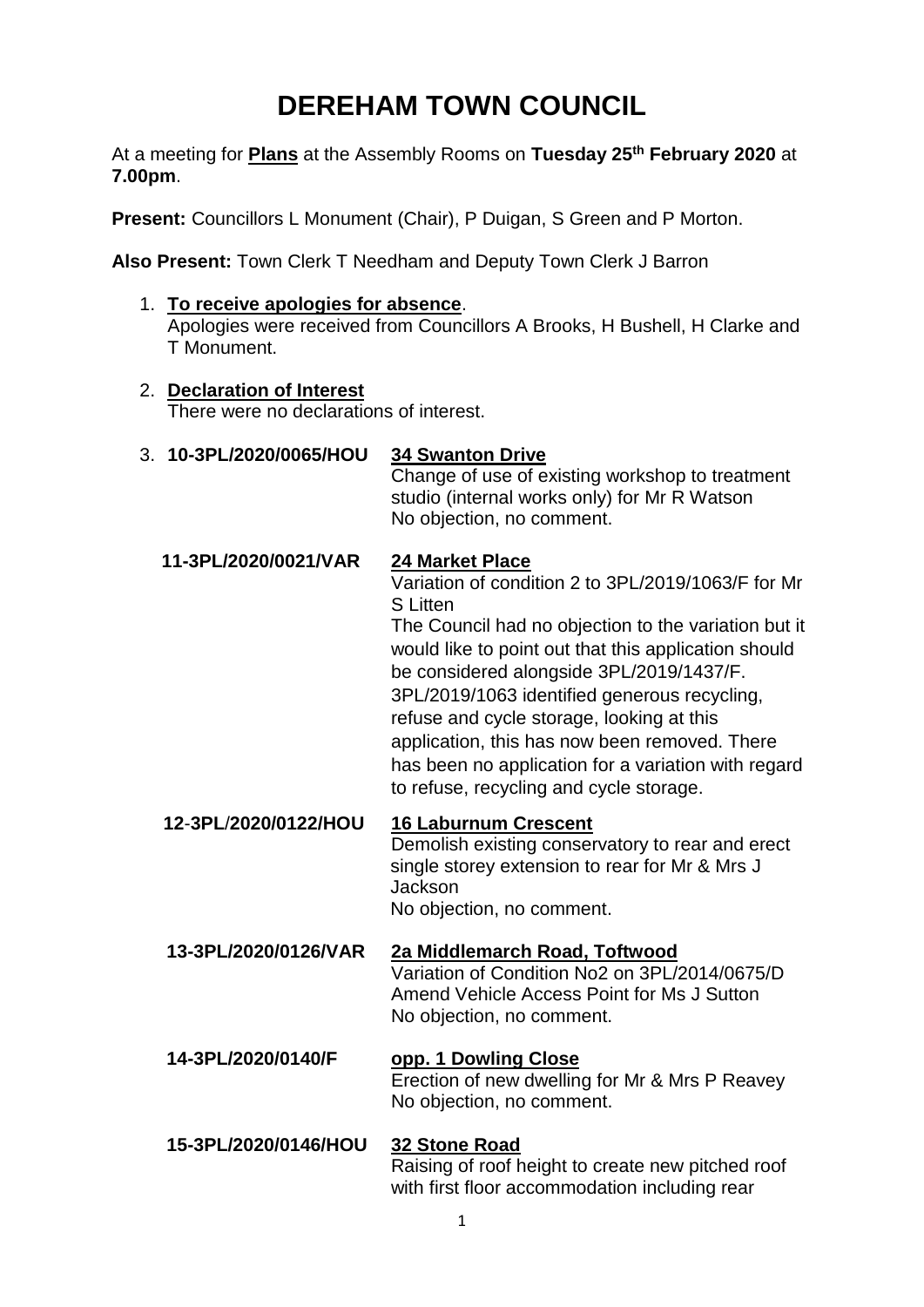extension element as well as new front porch for Miss N Simmons No objection, no comment.

#### **16-3PL/2020/0153/HOU 52 Yaxham Road**

Demolish small lean-to extension to front. Construct ground floor extension (to create entrance) and first floor extension to create bedroom, ensuite and stairwell for Mr & Mrs Gregson.

No objection, no comment.

#### **3PL/2020/0063/D Land at Old Hall Dumpling Green Plans Amended**

Erection of 5 dwellings following outline planning Permission 3PL/2019/1045/O. Plans amended – site layout and plot 5 amended & boundary treatment added for CNC Property Development Limited.

Councillors reiterated their previous comments that *they objected to the style of the properties, they felt they were not in keeping with the style of the area which has infinitive variety and this is a block of identical dwellings. There is insufficient variety of design of individual bungalows which were uninspiring in design and the density of buildings on each plot is too high. Councillors would like to see density on the plot equivalent to the indicative layout in the outline application.*

Councillors added that screening is not the solution to poor design, a mixture of houses and bungalows would create more room on the plot and make it appear less dense.

#### **16-3PL/2020/0128/F Walcot, 53 Yaxham Road** Demolition of existing outbuilding. Extension to existing dwelling and erection of linked dwelling for

Mr Karl Fitt. No objection, no comment

## **17-3PL/2020/0149/LB Bishop Bonners Cottage Museum St Withburga Lane**

Repairs and redecoration works for Dereham Town Council. Councillors commended this application.

#### 4. **For Information, notification of planning decisions and comments from Breckland District Council**

### **Planning Permission**

| 19/072/1022/LB | Adjacent 51 Windmill Avenue           |
|----------------|---------------------------------------|
| 19/083/1280/F  | Land adj. Garden House, Stanton Close |